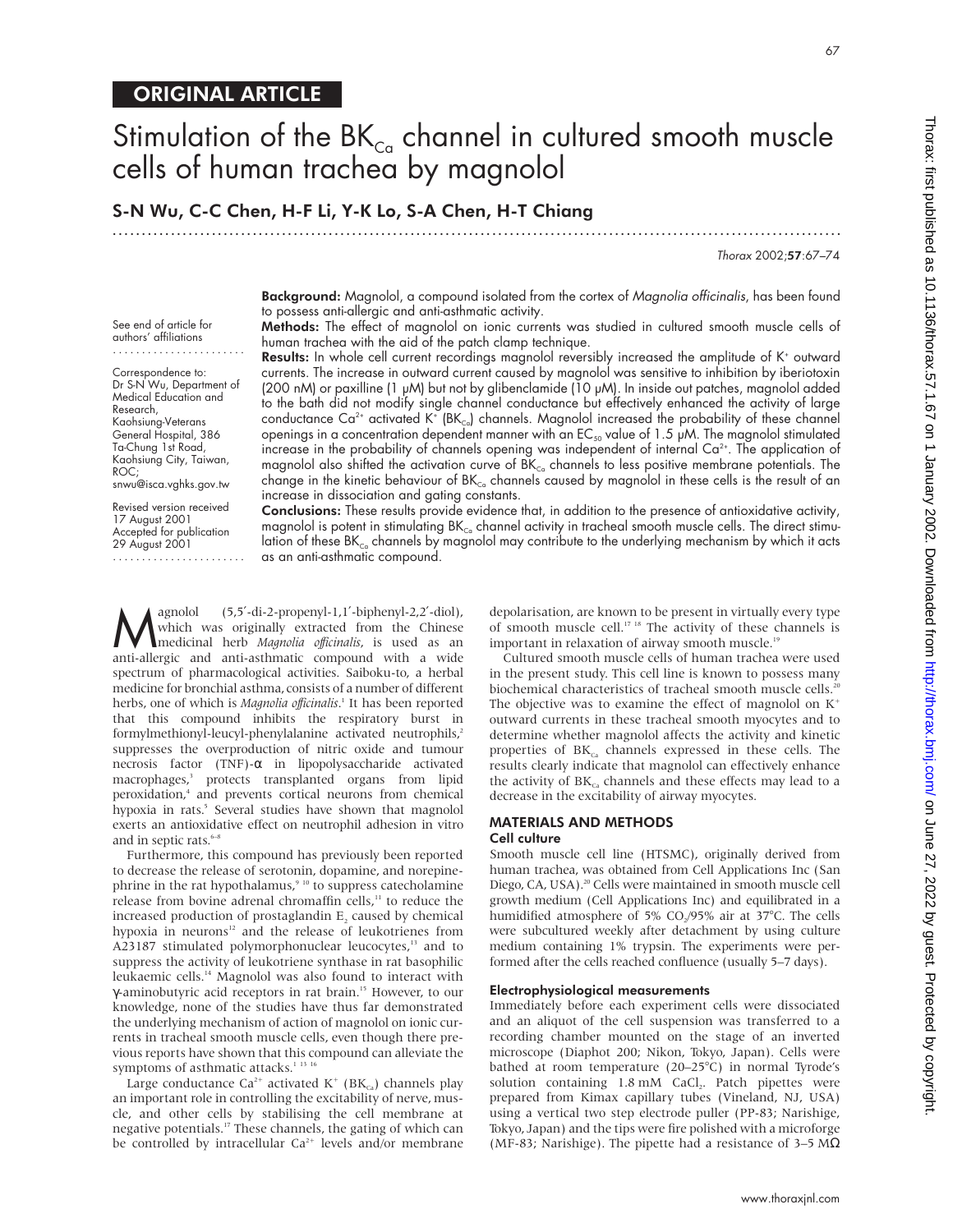when immersed in normal Tyrode's solution. A programmable stimulator (SMP-311; Biologic, Claix, France) was used for the digital generation of rectangular or linear voltage pulses. Ionic currents were recorded in either whole cell or inside out configuration of the patch clamp technique by using a patch clamp amplifier (RK-400; Biologic).<sup>21 22</sup> All potentials were corrected for liquid junction potential, a value that develops at the tip of the pipette when the composition of the pipette solution was different from that of the bath.

#### Data recording and analysis

The signals consisting of voltage and current tracings were monitored with a digital storage oscilloscope (model 1602; Gould, Valley View, OH, USA) and an LCD projector (AV600; Delta, Taipei, Taiwan). The data were simultaneously recorded using a digital audiotape recorder (model ZA5ES; Sony, Tokyo, Japan). Currents were low pass filtered at 1 or 3 kHz. A Digidata 1320A interface (Axon Instruments, Foster City, CA, USA) was used for the analogue-to-digital/digital-to-analogue conversion. This interface device was connected to a Pentium III grade laptop computer (Slimnote VX<sub>3</sub>; Lemel, Taipei, Taiwan) through a USB port and was then controlled with the aid of pCLAMP 8.02 software package (Axon Instruments). Ionic currents were analysed off line with the aid of the Clampfit subroutine in the pCLAMP software or the Origin 6.0 software (Microcal Software Inc, Northampton, MA, USA).

To calculate the percentage increase in  $BK_{Ca}$  channel activity resulting from magnolol, the potential was held at the level of +30 mV and the bath solution contained 0.1  $\mu$ M Ca<sup>2+</sup>. The probability of channel openings measured after application of magnolol (30  $\mu$ M) was taken as 100%. The concentration dependent relation of magnolol on channel activity was fitted to a Hill function:

$$
y = E_{max}/\{1 + (EC_{50}^{\circ}/[C]^n)\}\
$$

where  $[C]$  is the concentration of magnolol,  $EC_{50}$  and n are the half maximal concentration of magnolol required to increase the probability of channel openings and the Hill coefficient, respectively, and  $E_{max}$  is the magnolol induced maximal increase in channel activity. The  $EC_{50}$  value of magnolol and its 95% confidence limits were calculated with the Origin program (Microcal Software Inc) using non-linear regression methods to obtain the best fit dose-response curve.

Single channel currents of the  $BK_{Ca}$  channel were analysed with Fetchan and Pstat subroutines in the pCLAMP software (Axon Instruments). Multigaussian adjustments of the amplitude distributions between channels were used to determine single channel currents. Functional independence between channels was then verified by comparing the observed stationary probabilities with the values calculated according to the binomial law.

To determine the effect of magnolol on the activation curve of  $BK_{c}$  channels, the ramp pulses from 0 to +80 mV with a duration of 1 second were delivered from the Clampex subroutine of pCLAMP software. The activation curve was calculated by averaging current traces in response to 20 voltage ramps and dividing each point of the mean current by the unitary amplitude of each potential after the leakage component was corrected.<sup>22</sup> <sup>23</sup> The number of active channels in the patch (N) was counted at the end of each experiment when the solution with 100  $\mu$ M Ca<sup>2+</sup> was perfused This number was used to normalise the probability of channel openings at each potential. The activation curves obtained before and after the addition of magnolol were fitted with Boltzmann function of the form:

$$
relative N \cdot P_0 = n / \{1 + exp[-(V - \alpha) / b]\}
$$

where n is the maximal relative  $N \cdot P_{\alpha}$ , b is the slope factor of the voltage dependent activation (that is, the change in the potential required to result in an *e*-fold increase in the activation), and a is the voltage at which there is half maximal activation.

Open or closed lifetime distributions were fitted with logarithmically scaled bin width using the method of McManus *et al.*<sup>22</sup> <sup>24</sup> To estimate all transition rates between states, single<br>channel data were idealised and converted to an ASCU channel data were idealised and converted to an ASCII format—that is, a dwell time file format—using the SKM program of the QuB software suite that was downloaded from the web site (http://www.qub.buffalo.edu). This type of format was readily read by the maximum interval likelihood (MIL) program in the QuB suite.<sup>25</sup> <sup>26</sup> The data were then used to determine single channel kinetic parameters by means of a maximum likelihood algorithm.25 26 The highest log likelihood for the observed activity of  $BK_{Ca}$  channels in this study was obtained with the gating scheme:  $C_1 \leftrightarrow C_2 \leftrightarrow O$ . The single channel data were modelled on the basis of this simplified scheme. Simulated single channel data were also obtained using the determined transition rates and SIMU program. K and L values represent the equilibrium dissociation constant that equals the transition rate constant for  $C_1 \leftarrow C_2$  divided by that for  $C_1 \rightarrow C_2$ , and the equilibrium gating constant that equals opening rate constant divided by closing rate constant, respectively. This type of kinetic analysis was based on the assumption that the channel can be described by a finite state Markovian model and that the channels in the patch are mutually independent.

All values are reported as mean (SE). The paired or unpaired Student's *t* test and one way ANOVA with the least significance difference method for multiple comparisons were used for the statistical evaluation of differences in the mean values. Differences between values were considered significant at a value of  $p < 0.05$ .

#### Drugs and solutions

Magnolol (5,5′-di-2-propenyl-1,1′-biphenyl-2,-2′-dol), an amphipathic molecule, is composed of two phenol rings with one polar hydroxyl and one non-polar hydrocarbon domain on each phenol ring (fig  $1$ ).<sup>27</sup> Because of its unique property, magnolol can freely permeate through cell membranes. Niflumic acid was purchased from Sigma Chemical (St Louis, MO, USA); 18α-glycyrrhetinic acid and baicalein were obtained from Aldrich Chemical (Milwaukee, WI, USA); iberiotoxin, glibenclamide, apamin, and sodium nitroprusside were obtained from Research Biochemicals (Natick, MA, USA); paxilline was purchased from Alomone (Jerusalem, Israel); and magnolol was a kind gift of Professor Chien-Chich Chen, National Institute of Chinese Medicine, Taipei City, Taiwan. All other chemicals were commercially available and of reagent grade.

The composition of normal Tyrode's solution was 136.5 mM NaCl, 5.4 mM KCl, 1.8 mM CaCl<sub>2</sub>, 0.53 mM MgCl<sub>2</sub>, 5.5 mM glucose, and 5.5 mM HEPES NaOH buffer, pH 7.4. To record K+ currents the patch pipette was filled with a solution consisting of 140 mM KCl, 1 mM MgCl., 3 mM Na, ATP, 0.1 mM Na, GTP, 0.1 mM EGTA, and 5 mM HEPES KOH buffer, pH 7.2. In the single channel recording, high  $K^+$  bathing solution contained 145 mM KCl, 0.53 mM MgCl<sub>2</sub>, and 5 mM HEPES KOH, pH 7.4, and the pipette solution contained 145 mM KCl, 2 mM MgCl,, and 5 mM HEPES KOH, pH 7.2. The value of free  $Ca^{2+}$  concentration was calculated assuming a dissociation constant for EGTA and Ca<sup>2+</sup> (at pH 7.2) of 0.1  $\mu$ M.<sup>28</sup>



Figure 1 Chemical structure of magnolol (5,5′-di-2-propenyl-1, 1′-biphenyl-2,2′-diol).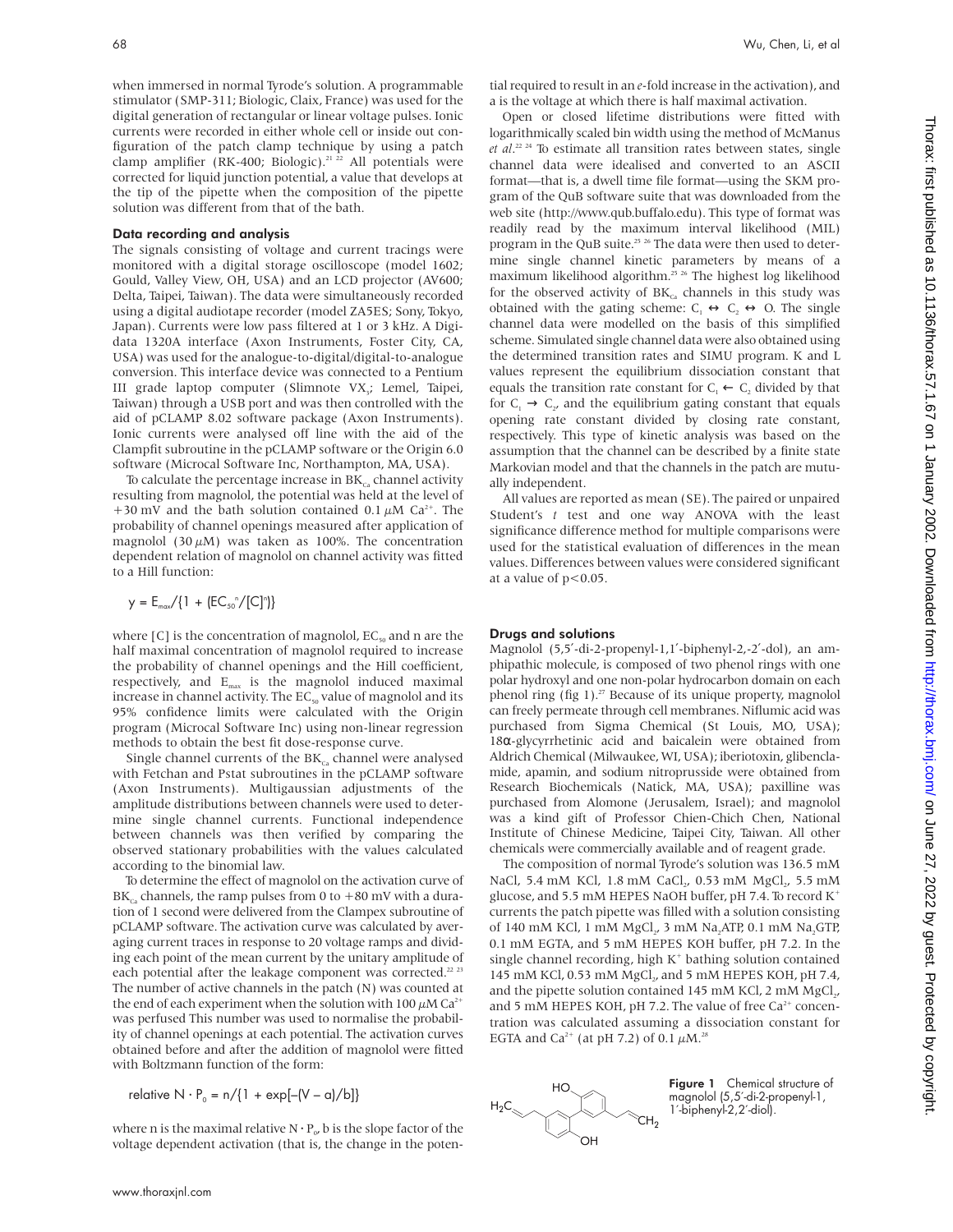# RESULTS

# Effect of magnolol on whole cell K<sup>+</sup> outward current  $(I_k)$ in cultured smooth muscle cells of human trachea

In the patch clamp technique the whole cell configuration was used to investigate the effect of magnolol on macroscopic ionic currents in these cells. The cells were bathed in normal Tyrode's solution containing  $1.8 \text{ mM }$  CaCl<sub>2</sub> and the pipette solution contained a low concentration (0.1 mM) of EGTA and 3 mM ATP. As shown in fig 2, when the cell was held at –40 mV and various potentials ranging from  $-50$  to  $+50$  mV with 20 mV increments were applied, a family of  $K^+$  outward currents were elicited and the current/voltage (I/V) relationship for these currents had an outward rectification. Within 1 minute of exposing cells to magnolol  $(3 \mu M)$  the amplitude of the outward currents was greatly increased throughout the entire range of voltage clamp steps. For example, when the depolarising pulses from –40 to +50 mV were applied, magnolol  $(3 \mu M)$  significantly increased current amplitude from 1105 (150) pA to 2794 (280) pA  $(n=8)$ . This stimulatory effect was readily reversed when magnolol was washed out. Figure 2B shows the mean I/V relationships for these currents in the absence and presence of magnolol  $(3 \mu M)$ .

To examine the nature of  $I<sub>K</sub>$  stimulated by magnolol, the values of reversal potential obtained during cell exposures to magnolol  $(3 \mu M)$  were measured at different concentrations of extracellular K<sup>+</sup>. The data from each cell were then pooled and plotted as a function of extracellular  $K^+$ . The line of best fit through the mean data revealed a slope of 58 mV per tenfold increase in extracellular K<sup>+</sup>. The outward current measured after application of magnolol therefore indicates that the  $K^+$ selective channel exhibits Nernstian behaviour.

The effects of various  $K^+$  channel blockers including glibenclamide, iberiotoxin, paxilline, and apamin on magnolol stimulated  $I<sub>k</sub>$  in these cells were also examined and compared.



Figure 2 Stimulatory effect of magnolol on  $K^*$  outward current  $\left\{I_k\right\}$ in cultured smooth muscle cells of human trachea (HTSMC). (A) Superimposed current traces in the absence (left) and presence (right) of 3 µM magnolol. The upper part in A indicates the voltage protocol. The cells, bathed in normal Tyrode's solution containing  $1.8$  mM CaCl<sub>2</sub>, were held at  $-40$  mV and voltage pulses from  $-50$  to +50 mV in 20 mV increments were applied at 0.05 Hz. Arrows indicate zero current level. (B) Mean (SE) relationship between current and voltage of outward currents measured at the end of voltage pulses in control samples, after application of 3 µM magnolol, and after washout of magnolol (n=7–12 for each point).





Figure 3 Effect of various K<sup>+</sup> channel blockers on magnolol stimulated  $I_k$  in cultured smooth muscle cells of human trachea. (A) Original current traces showing the effect of glibenclamide (Glib; 10 μM) or paxilline (Pax; 1 μM) on the increased amplitude of I<sub>k</sub><br>caused by magnolol (Mag; 3 μM). Each cell was depolarised from  $-40$  to  $+30$  mV with a duration of 300 ms. (B) Effect of various compounds on magnolol induced increase in  $I_{k}$  in these cells. The magnitude of  $I_k$  in the control was considered to be 1.0 and the relative amplitude of  $I_k$  after application of each agent was plotted. The numbers in parentheses denote the number of cells examined. Values are mean (SE).  $A =$  control;  $B =$  magnolol (3  $\mu$ M);  $C =$ magnolol (3 µM) + glibenclamide (10 µM); D = magnolol (3 µM) + paxilline (1 µM); E = magnolol (3 µM) + iberiotoxin (200 nM). \*Significantly different from controls. \*\*Significantly different from magnolol alone.

As shown in fig 3, glibenclamide (10  $\mu$ M) did not affect the magnolol mediated increase in the amplitude of  $I_K$  significantly. However, both iberiotoxin (200 nM) and paxilline (1  $\mu$ M) was able to suppress the increase in  $I<sub>K</sub>$  caused by magnolol (10 µM). Paxilline, an indole alkaloid isolated from *Penicillium paxilli*, was reported to be a potent inhibitor of  $BK_{ca}$ channels.29 These results indicate that the observed increase in outward current by magnolol is due to its stimulation of  $I_{K}$ which is sensitive to inhibition by iberiotoxin or paxilline.

## Stimulatory effect of magnolol on  $BK_{c<sub>a</sub>}$  channel activity in cultured smooth muscle cells of human trachea

Since macroscopic  $I_K$  stimulated by the presence of magnolol appears to be a large noisy voltage dependent,  $Ca^{2+}$  sensitive  $K^+$ current, the next series of experiments were designed to investigate whether magnolol interacts with the  $BK<sub>cs</sub>$  channel to stimulate  $Ca^{2+}$  activated K<sup>+</sup> currents. Unless otherwise specified, all experiments of single channel recordings performed in this study were conducted with a symmetrical  $K^+$  concentration (145 mM) and an inside out configuration, and the bath medium contained 0.1  $\mu$ M Ca<sup>2+</sup>. To provide 0.1  $\mu$ M free Ca<sup>2+</sup> in the bath solution, 0.5 mM CaCl, and 1 mM EGTA were added.<sup>28</sup> As shown in fig 4A, when the potential was held at  $+30$  mV, application of magnolol (10  $\mu$ M) to the cytosolic surface of an inside out patch greatly enhanced single channel activity which occurred in rapid open-close transitions. When membrane patches were exposed to magnolol  $(10 \mu M)$  the opening probability of  $BK_{ca}$  channels was significantly increased to 0.622 (0.022) from a control of 0.013 (0.005) (n=8). Channel activity was reduced to  $0.018$  (0.007) (n=6) after washout of magnolol. However, there was no significant difference in the amplitude of single channel current between the absence and presence of magnolol (10  $\mu$ M; fig 4C).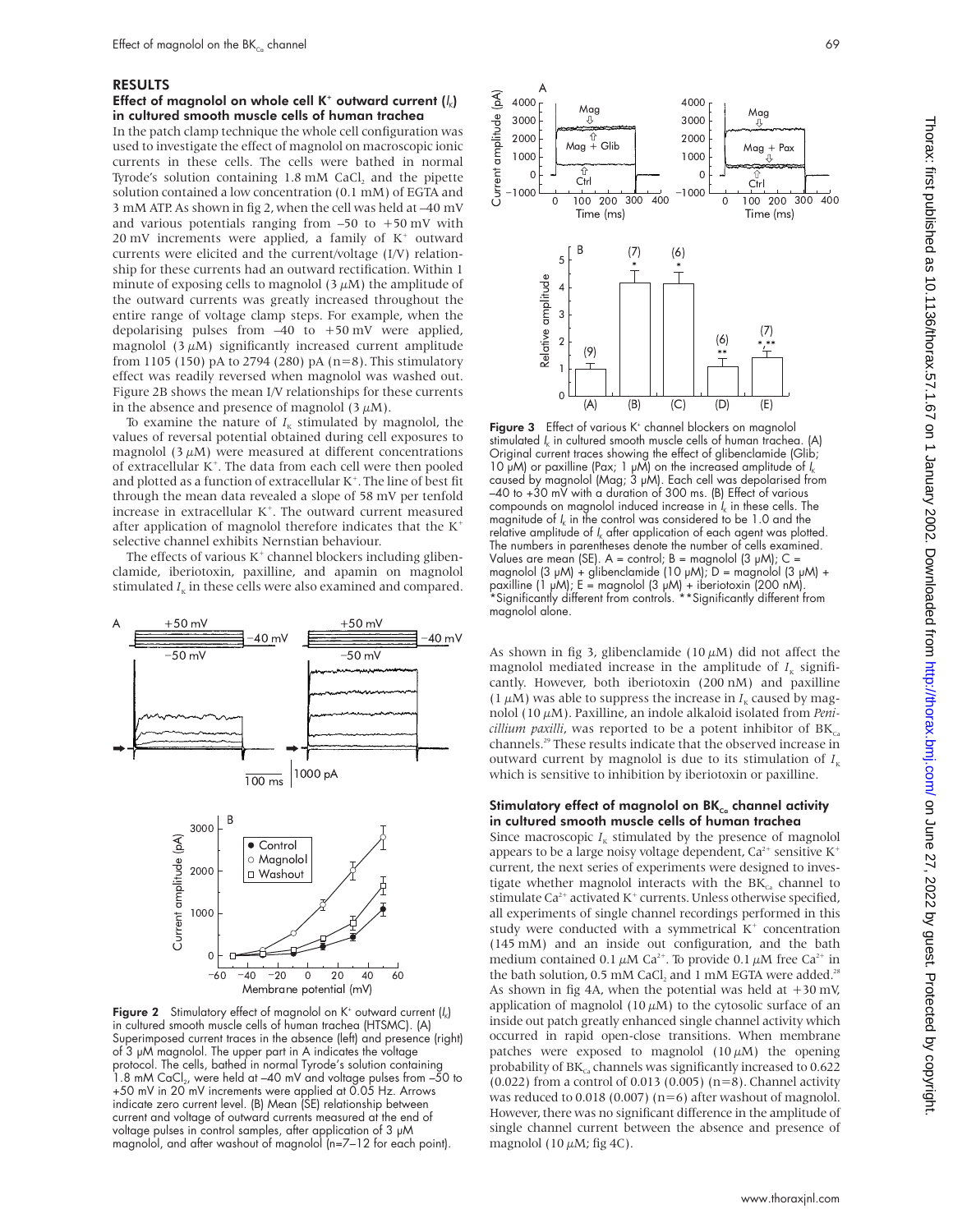The relationship between the concentration of magnolol and the opening probability of  $BK_{Ca}$  channels was further examined using a holding potential of +30 mV. As shown in fig 4D, magnolol  $(0.1-30 \mu M)$  effectively increased the probability of channel openings in a concentration-dependent manner. The  $EC_{50}$  value for magnolol stimulated channel activity was 1.5  $\mu$ M. In addition, the Hill coefficient was found to be 2.2, suggesting that there was positive cooperation for the stimulation of  $BK<sub>c</sub>$ , channels.

## Lack of effect of magnolol on single channel conductance of  $BK_{c}$  channels

The effect of magnolol on the activity of  $BK_{c}$  channels at various membrane potentials was also examined (fig 5). The plots of single channel amplitude as a function of holding potential were constructed. Figure 5B illustrates the I/V relationship of  $BK<sub>c</sub>$ , channels in the absence and presence of magnolol (10  $\mu$ M). The single channel conductance of BK<sub>ca</sub> channels calculated from a linear I/V relationship in control solutions (in the absence of magnolol) was 196 (8) pS  $(n=12)$  with a reversal potential of 0 (3) mV ( $n=12$ ). This value for single channel conductance of  $BK_{ca}$  channels was similar to that reported previously in tracheal smooth muscle cells,<sup>30</sup> but was not significantly different from that measured after application of magnolol (197 (8)  $pS$ ; n=10). Thus, it is clear that the presence of magnolol effectively enhances the activity of  $BK<sub>co</sub>$ channels but produces no significant change in single channel conductance in these cells.

### Effect of magnolol on voltage dependent activation of  $BK_{c}$  channels from cultured smooth muscle cells of human trachea

Figure 6A shows the activation curves of  $BK<sub>cs</sub>$  channels in the absence and presence of 1 and  $3 \mu$ M magnolol. In these experiments the activation curve of  $BK_{ca}$  channels was obtained with the aid of voltage ramp protocols.<sup>22</sup> <sup>23</sup> The ramp pulses were applied from 0 to  $+80$  mV with a duration of 1 second. The plots of the probability of channel openings as a function of membrane potential were constructed and fitted with the Boltzmann function as described in the Methods section. In the control  $n=0.37$  (0.04),  $a=49.1$  (1.5) mV, and b=9.7 (0.6) mV (n=6); in the presence of 1 and  $3 \mu$ M magnolol n=0.55 (0.05) and 1.02 (0.08), a=43.5 (1.1) and 35.2 (1.6) mV, and b=9.6 (0.7) and 9.5 (0.7) mV, respectively  $(n=6)$ . Thus, application of magnolol not only produced an increase in the maximal opening probability of  $BK_{\text{ca}}$  channels, but also significantly shifted the activation curve to the less positive potential. In contrast, magnolol had no effect on the slope (b value) of the activation curve. These data clearly indicate that the magnolol induced change in the activity of  $BK_{ca}$ channels in these tracheal smooth muscle cells is dependent on the level of membrane potential.

#### Effect of internal  $Ca<sup>2+</sup>$  concentration on magnolol stimulated activity of  $BK_{c}$  channels in cultured smooth muscle cells of human trachea

To determine whether the magnolol induced increase in channel activity involves the level of internal  $Ca^{2+}$  concentration, another series of experiments was conducted with various concentrations of  $Ca^{2+}$  in the bath and the probability of channel openings before and after application of magnolol was examined. As shown in fig 6B, at a given concentration of magnolol  $(3 \mu M)$  the magnitude of the magnolol induced increase in channel activity was increased as the internal  $Ca^{2+}$ concentration was increased. However, the observed effect of magnolol on channel activity was unaffected by a change in the internal  $Ca^{2+}$  concentration. At a holding potential of +30 mV the presence of magnolol (3  $\mu$ M) at internal Ca<sup>2+</sup> concentrations of 0.01, 0.1, and 1  $\mu$ M enhanced channel activity to a similar extent (about a fourfold increase).

# Effect of magnolol on kinetic behaviour of  $BK_{\text{cc}}$  channels

Because magnolol produced no change in single channel conductance, the effect of magnolol on the gating of these channels was also analysed. As shown in fig 7, in a detached patch



Figure 4 Stimulatory effect of magnolol on BK<sub>Ca</sub> channels in cultured smooth muscle cells of human trachea. The experiments were conducted in a symmetrical K\* concentration (145 mM) and bath solution contained 0.1 µM Ca<sup>2+</sup>. In an inside out configuration, channel activity was measured at a holding potential of +30 mV. (A) Original current traces recorded before and after application of 10 µM magnolol to intracellular face of channels in a detached patch. The original current traces labelled "a" and "b" in (A) correspond to those labelled "a" and "b" in (B). Arrowheads shown in each current trace indicate zero current level. Channel openings are shown as an upward deflection. (B) Time course of change in the probability (1 second bin width) of channel openings before and during bath application of magnolol (10 µM). Horizontal bar indicates the addition of magnolol (10 µM) into the bath. (C) Amplitude histograms measured in the absence (left) and presence (right) of magnolol (10 µM). All data points shown in the amplitude histograms were fitted by one or more Gaussian distributions using the method of maximum likelihood. (D) Concentration-response relationship for magnolol stimulated increase in channel activity. The channel activity obtained in the presence of 30  $\mu$ M magnolol was considered to be 100%. The smooth curve was fitted with the Hill equation. The EC<sub>50</sub> value and maximal opening probability of BK<sub>ca</sub> channels were 1.5  $\mu$ M and 99%, respectively. The Hill coefficient was 2.2. Each point represents the mean (SE) value (n=6–9).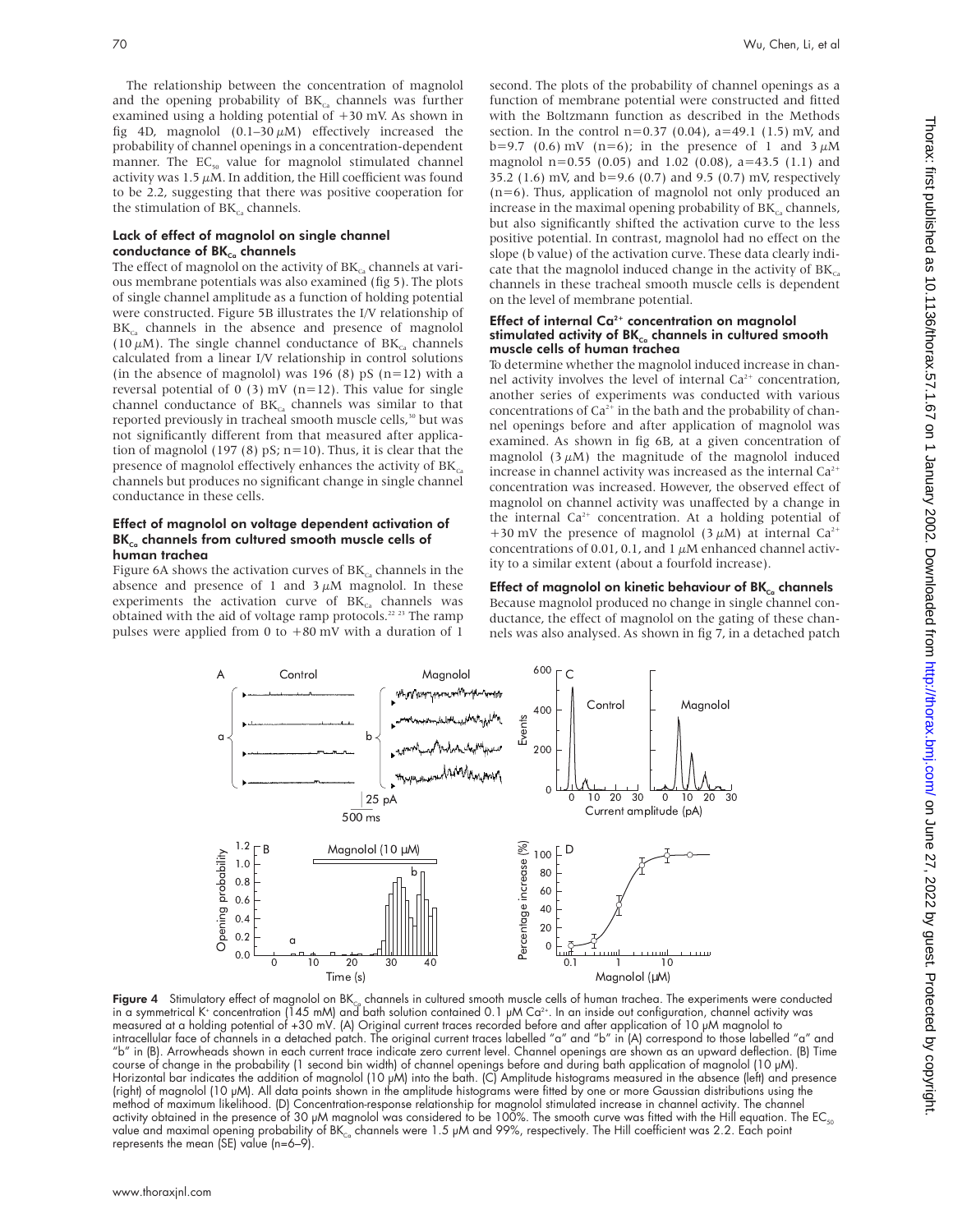

Figure 5 Effect of magnolol on the I/V relationship of  $BK_{C}$ channels in cultured smooth muscle cells of human trachea. (A) Examples of  $BK_{\text{Ca}}$  channels in the absence (left) and presence (right) of magnolol  $(10^{\circ}$ µM) measured from an inside out patch at various membrane potentials. Magnolol was applied to the bath medium. The number shown at the beginning of each current trace indicates the voltage applied to the patch pipette. Channel opening gives an upward deflection in current. (B) I/V relationship of BK $_{\rm c_a}$  channels in the absence and presence of magnolol (10 µM). Values are mean (SE) (n=4–8).

of control cells—that is, in the absence of magnolol—open and closed time histograms at the level of  $+30$  mV can be fitted by a one or two exponential curve. In addition, the time constant for the open time histogram was 8.9 (1.2) ms, whereas those for the fast and slow components of the closed time histogram were 43.4 (4.5) and 721.0 (13.5) ms, respectively (n=7). Magnolol  $(3 \mu M)$  added to the bath increased the time constant of the open state to 32.2 (4.3) ms ( $n=6$ ) and decreased the mean closed times to 16.6 (3.2) and 419.6 (10.8) ms ( $n = 6$ ). Thus, magnolol produced an increase in channel open time and a decrease in channel closed time. The presence of magnolol may cause the channel to spend more time in the open state with a longer open time. Changes in mean open and closed times caused by magnolol might explain its stimulatory effect on the activity of  $BK_{c}$  channels.

In order to obtain more information on the channel kinetics, single channel currents in the absence and presence of magnolol were idealised and modelled using the kinetic scheme described in the Methods section. This gating scheme is composed of one open and two closed states. Transition rates between states were derived from the maximum likelihood estimation.<sup>25 26</sup> <sup>29</sup> Figure 8 shows examples of simulated single channel data that were generated using the transition rates of  $BK_{c}$  channels in the absence and presence of magnolol. The equilibrium dissociation constants (K values) obtained in the absence and presence of magnolol (10  $\mu{\rm M}$ ) were estimated to be 0.44 (0.03) and 1.37 (0.04), respectively ( $n=6$ ), a difference of about threefold. However, the equilibrium gating constants (L values) in the absence and presence of magnolol (10  $\mu$ M)

were 0.184 (0.003) and 3.09 (0.005), respectively (n=6), which differ by about 17-fold. These results suggest that the difference in the gating constant in the absence and presence of magnolol is greater than in the dissociation constant.

#### Comparison between effect of magnolol and those of baicalein, glycyrrhetinic acid, niflumic acid and Evans blue

The effects of magnolol, baicalein, glycyrrhetinic acid, glibenclamide, and paxilline on the activity of  $BK<sub>c</sub>$ , channels in cultured smooth muscle cells of human trachea were also examined and compared. As shown in fig 9, neither baicalein (10  $\mu$ M) nor glycyrrhetinic acid (10  $\mu$ M) applied intracellularly had any significant effect on the probability of channel openings. These compounds are known to be other phenolic compounds contained in Saiboko-to, a herbal medicine used to treat bronchial asthma.<sup>1 13 16</sup> However, both niflumic acid (30  $\mu$ M) and Evans blue (30  $\mu$ M) enhanced the channel activity significantly. These two compounds have previously been reported to stimulate  $BK_{Ca}$  channel activity in vascular endothelial cells.<sup>29 31</sup> In addition, paxilline effectively suppressed the increased activity of  $BK<sub>ca</sub>$  channels caused by magnolol which is consistent with the finding in whole cell current recordings (fig 3). Thus, it is clear that magnolol is more potent than niflumic acid or Evans blue in stimulating the activity of  $BK_{ca}$  channels in these cells.



Figure 6 Voltage and  $Ca^{2+}$  dependence of magnolol induced increase in the probability of channel openings in cultured smooth muscle cells of human trachea. (A) Effect of magnolol on the activation curve of  $BK_{\text{Co}}$  channels. The experiments were conducted with a symmetrical  $K^+$  concentration (145 mM). In an inside out configuration, holding potential was set +40 mV and the bath medium contained 0.1 µM Ca<sup>2+</sup>. The activation curves of the BK $_{\rm Ca}$ channels were obtained when ramp pulses from 0 to +80 mV with a duration of 1 second were applied at a rate of 0.05 Hz. The smooth lines showed Boltzmann fits of the data yielding a value for half maximal activation (a) of 49.1 mV for the control and 43.5 and 35.2 mV when the membrane patch was exposed to 1 and 3 µM magnolol, respectively. (B) Stimulation of  $BK_{c}$  channels by magnolol at various concentrations of internal  $Ca<sup>2+</sup>$  in the bath before (control) and during exposure to 3 µM magnolol. \*Significantly different from controls.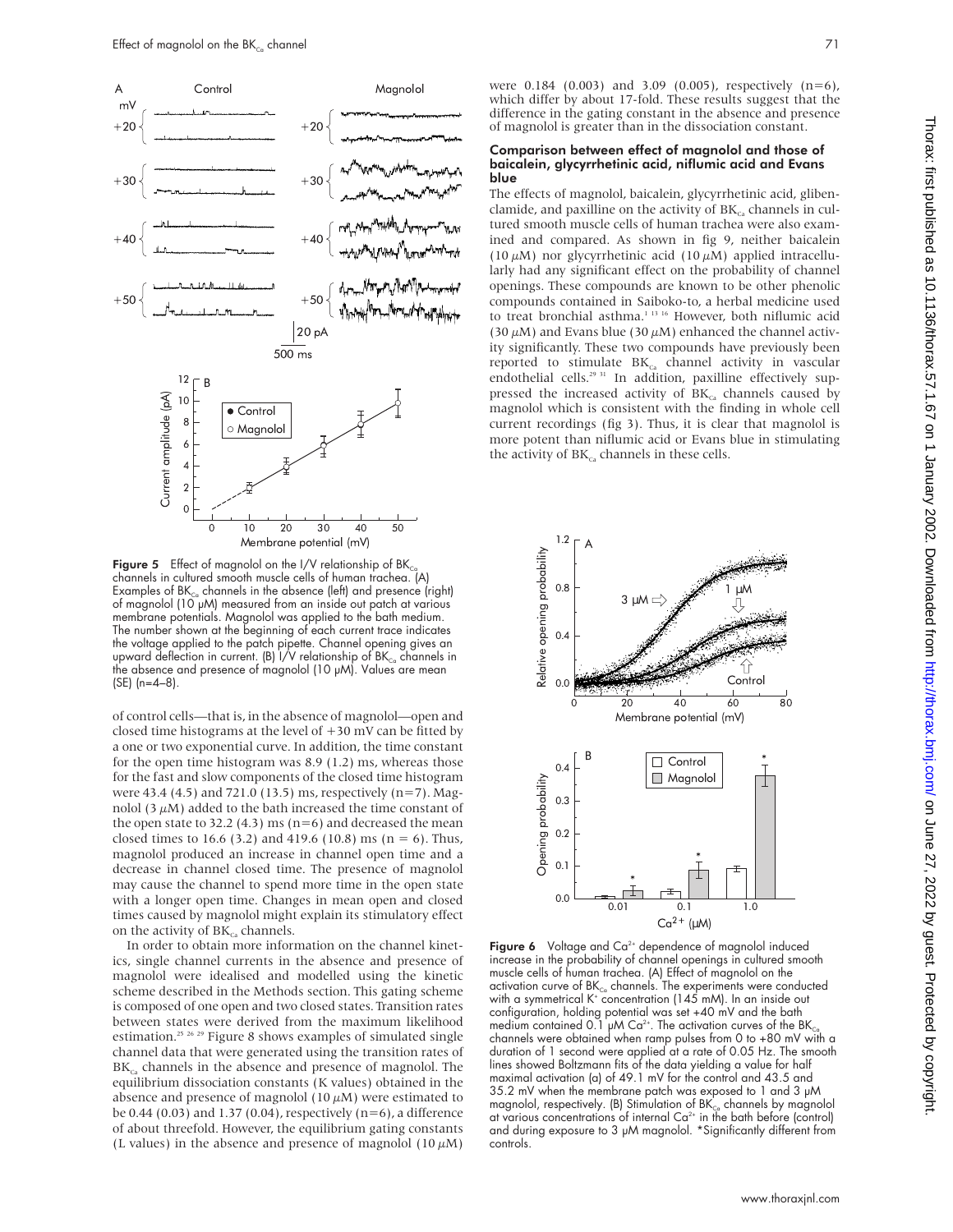

Figure 7 Effect of magnolol on mean open and closed times of  $BK_{ca}$  channels in cultured smooth muscle cells of human trachea. Inside out configuration was performed in these experiments and the potential was held at +30 mV to reduce the number of channel openings. Cells were bathed in a symmetrical K+ solution (145 mM) and the bath medium contained 0.1 µM Ca2+. The open (upper) and closed time (lower) histograms after application of magnolol (3 µM) are shown on the right. Of note, the abscissa and ordinate show the logarithm of apparent open or close times (ms) and the square root of the number of events (n<sub>o.s</sub>), respectively. Control data were obtained from measuring 995<br>channel openings with a total record time of 3 minutes, whereas those after applica openings with a total record time of 2 minutes.



Figure 8 Simulated single channel currents in the absence (upper) and presence of 3 and 10 µM magnolol. The kinetic models used to analyse the observed data measured at a holding potential of +30 mV are shown in the upper part of each simulated current. Each horizontal arrow pointing to the left represents the binding of magnolol or closing of a channel, whereas each arrow to the right represents the dissociation of magnolol or opening of a channel. The units are µM/s or /s. O=open state; C1 and C2=first and second closed states.

### **DISCUSSION**

The major findings in the present study are as follows: (a) in cultured smooth muscle cells of human trachea magnolol can reversibly increase the amplitude of  $K^+$  outward current; (b) magnolol stimulates the activity of  $BK_{ca}$  channels in a concentration and voltage dependent manner but does not modify single channel conductance of these channels; (c) the magnolol induced increase in the probability of channel openings is accompanied by an increase of the time constant in the open state and a decrease in the time constant in the closed state; and (d) magnolol can modify both dissociation and gat-





Figure 9 Comparison between the effect of magnolol and those of<br>baicalein, alvoyrrhetinic acid, niflumic acid, and Evans blue on the glycyrrhetinic acid, niflumic acid, and Evans blue on the activity of  $\overline{\rm BK}_{\scriptscriptstyle\rm{Co}}$  channels in cultured smooth muscle cells of human trachea. Inside out configuration was performed in this series of experiments. The membrane potential held at each detached patch was +30 mV and the bath medium contained 0.1  $\mu$ M Ca<sup>2+</sup>. The channel activity in the absence of each agent was considered to be 1.0 and the relative opening probability after application of each agent was plotted. The numbers in parentheses denote the number of cells examined. Values are mean (SE).\*Significantly different from control group. \*\*Significantly different from magnolol alone.

ing constants of these channels. The stimulatory effect of this compound on  $BK_{ca}$  channel activity would be expected to affect cell excitability if similar results are present in airway myocytes in vivo.<sup>18</sup>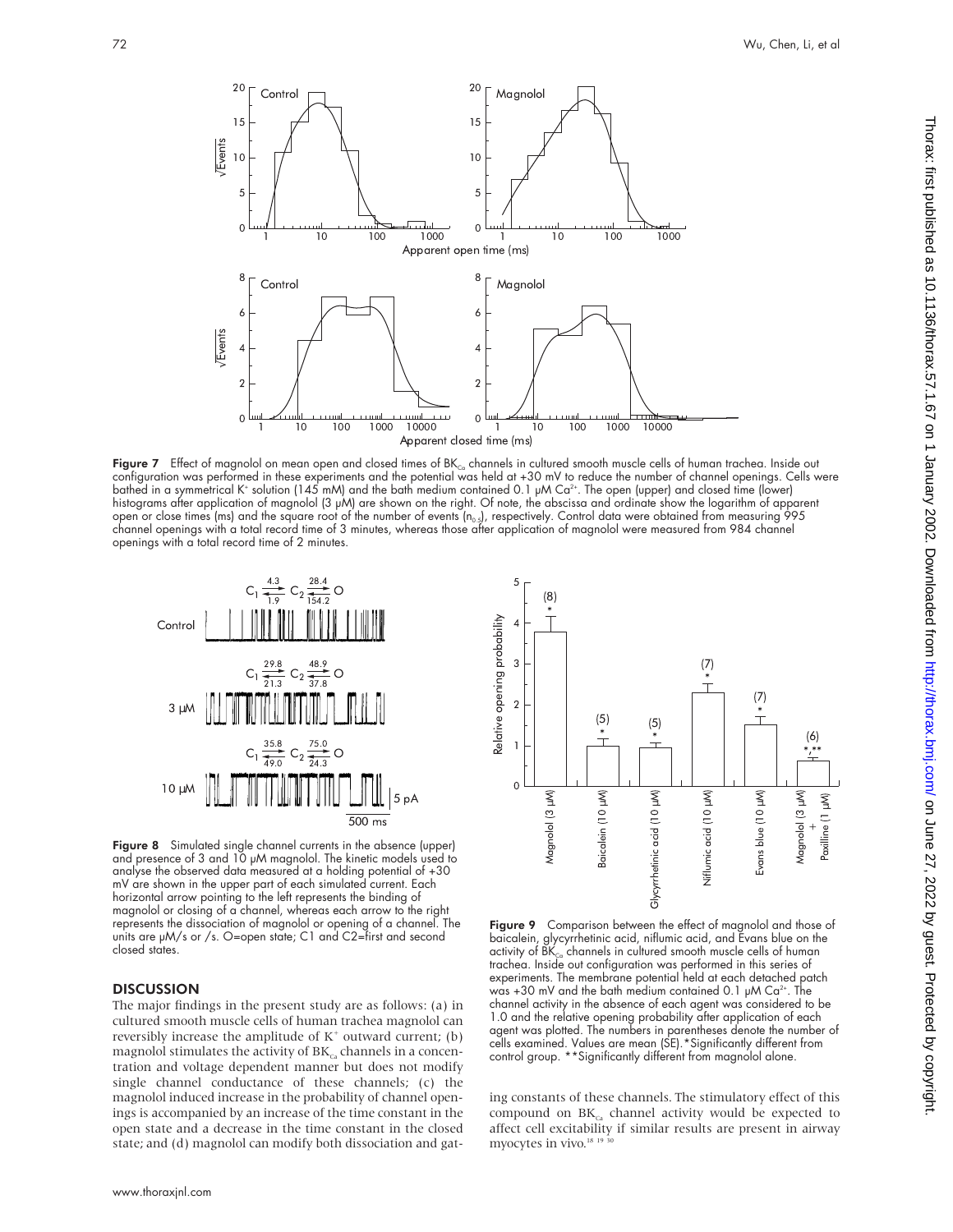The single channel conductance of  $BK_{ca}$  channels measured with the use of a symmetrical  $K^+$  concentration (145 mM) on both sides of the membrane was 196 (8) pS ( $n=12$ ). This value is similar to those of typical  $BK_{cs}$  channels reported previously in swine tracheal smooth myocytes.30 It was also found that, in these cells, the channel activity stimulated by magnolol is sensitive to inhibition by paxilline. However, the density of  $BK_{c}$  channels reported here in cultured smooth muscle cells of human trachea appears to be lower than that in freshly dissociated airway myocytes, since we did not clearly observe a unique type of spontaneous transient outward  $K^+$  current as shown previously.<sup>30 32</sup> On the other hand, because there is a lower density of  $BK_{c}$  channels, single channel properties may be easily identified and examined in these smooth muscle cells of human trachea.

It seems likely that magnolol did not exert its effect on  $BK_{cs}$ channel activity via an increase in the affinity of  $Ca<sup>2+</sup>$  ions or the  $Ca^{2+}$  binding site in the membrane because magnolol stimulated channel activity was found to be independent of internal  $Ca^{2+}$ . The EC<sub>50</sub> value of magnolol required for the stimulation of  $BK_{c}$  channels was 1.5  $\mu$ M, a value that is lower than those used to produce the antioxidative actions.<sup>5-8</sup>  $BK_{Ca}$ channels expressed in airway smooth myocytes may therefore be a relevant "target" for the action of magnolol. Regardless of the mechanism of its actions, findings from the present study demonstrating the stimulatory effect of magnolol on  $BK_{ca}$ channels should be noted with caution in relation to its increasing use as an antioxidant agent.<sup>46-8</sup>

Previous reports have shown that magnolol can reduce the level of intracellular cyclic AMP in rat neutrophils.<sup>2</sup> It was believed that the magnolol mediated inhibition of the respiratory burst in formylmethionyl-leucyl-phenylalanine activated neutrophils appeared to involve the attenuation of tyrosine kinase phosphorylation or mitogen activated protein kinase activation.<sup>2</sup> The inhibition of phorbol ester induced neutrophil aggregation by magnolol is found to be associated with the inhibition of the activity of protein kinase C.<sup>33</sup> Previous studies have also shown that magnolol can stimulate  $Ca^{2+}$  release from internal stores and  $Ca^{2+}$  influx across plasma membrane in rat neutrophils.<sup>34</sup> However, in our experimental conditions, the effect of magnolol on ionic currents was observed within only 2 minutes of application of this compound. Furthermore, in an inside out configuration magnolol added to the bath is effective in stimulating the activity of  $BK_{Ca}$  channels. It is thus possible that the magnolol stimulated increase in  $BK_{ca}$ channel activity in these cells is direct and does not require cytosolic diffusible substances inside the cells. Magnolol mediated increases in the activity of  $BK_{ca}$  channels observed in these airway smooth muscle cells are also unlikely to result from an increase in intracellular  $Ca^{2+}$  that is induced by  $Ca^{2+}$ release from internal stores,  $Ca^{2+}$  entry from the cell exterior, or both.<sup>35</sup>

It seems to be uncertain whether the presence of magnolol affects the production of nitric oxide. A previous report suggested that the antiarrhythmic effect of magnolol during acute coronary occlusion might involve an increase in the activity of nitric oxide synthase.<sup>36</sup> On the other hand, in lipopolysaccharide activated macrophages magnolol was found to suppress the production of nitric oxide.<sup>3</sup> However, in our study, when tracheal smooth muscle cells were preincubated with sodium nitroprusside, magnolol mediated stimulation of outward currents was not significantly affected (data not shown). The magnolol induced effect on the generation of nitric oxide does not therefore appear to be primarily responsible for the stimulation of  $BK_{ca}$  channels observed in the present study.

In addition to magnolol, both baicalein and glycyrrhetinic acid are contained in Saiboku-to which has been found to possess antiasthmatic activity.<sup>1 13</sup> However, in our study neither baicalein nor glycyrrhetinic acid affected the activity of  $BK_{c}$  channels. Magnolol thus appears to be an important

ingredient present in Saiboko-to that can effectively stimulate  $BK_{c}$  channels. Moreover, it will be of interest to determine whether magnolol contained in Saiboko-to<sup>1</sup> decreases the release of leukotrienes through a mechanism of stimulatory action on  $\rm BK_{\rm Ca}$  channel activity.<sup>13</sup>

The increase in  $I_K$  caused by magnolol is apparently not a result of an increase in single channel amplitude of  $BK_{ca}$ channels because no significant difference was found in single channel conductance in the absence or presence of magnolol. However, this compound increased the activity of  $BK_{ca}$ channels in tracheal smooth muscle cells in a voltage dependent fashion and possibly by acting at a site that is accessible from the intracellular side of the channel. We also found that magnolol produced an increase in mean open time and a decrease in mean closed time. These findings can account for the increased probability of channel openings. The concentration-response curve of channel activation by magnolol had a Hill coefficient of 2.2, suggesting that more than one magnolol molecule may bind to the channel, although the stoichiometry of magnolol binding to the channel is currently unknown. More interestingly, on the basis of the simple gating scheme described in the Methods section, the mechanism of action of magnolol on  $BK<sub>co</sub>$  channel activity was also deduced. The results showed that the stimulatory actions of magnolol appeared to lie not only in the binding step, but also in the gating of channels because both the equilibrium dissociation constant and the gating constant were significantly altered after application of magnolol. However, we cannot rule out the possibility that the binding of magnolol shifts the channel to longer open state(s). In addition, how these binding events are functionally coupled to the opening of channel pores has yet to be elucidated.

In summary, the data reported here provide evidence that, in addition to stimulating steroidogenesis in adrenal cells, $\overline{s}$ magnolol is potent in stimulating the activity of  $BK_{ca}$  channels in cultured smooth muscle cells of human trachea. The experiments did not determine whether the modulatory effect on the  $BK<sub>c</sub>$  channel is the primary mechanism by which magnolol reduces asthmatic symptoms or whether it is secondary to effects mediated through other cell types. However, the present finding will be of great help in the study of the underlying mechanisms through which magnolol interacts with  $BK<sub>c</sub>$ , channels expressed in smooth muscle cells. The potent effect of magnolol on the stimulation of  $BK_{ca}$ channels seems to make it a promising compound to induce relaxation of airway smooth muscle.

#### ACKNOWLEDGMENTS

The authors wish to thank Yen-Hua Hung for technical assistance. The present work was aided by grants from National Science Council (NSC-89–2320-B-075B-016), Kaohsiung-Veterans General Hospital (VGHKS90-06 and VGHKS90-73), and VTY Joint Research Program, Tsou's Foundation (VTY87-S3-17), Taiwan, ROC.

# .....................

## Authors' affiliations

S-N Wu, H-F Li, Department of Medical Education and Research, Kaohsiung-Veterans General Hospital, Kaohsiung City, Taiwan S-N Wu, Institute of Biomedical Sciences, National Sun-Yat-Sen University, Kaohsiung City, Taiwan<br>**C-C Chen,** National Institute of Chinese Medicine, Taipei City, Taiwan

Y-K Lo, Section of Neurology, Kaohsiung-Veterans General Hospital Y-K Lo, S-A Chen, H-T Chiang, National Yang-Ming University, Taipei City, Taiwan

H-T Chiang, Department of Internal Medicine, Kaohsiung-Veterans General Hospital

#### REFERENCES

1 Taniguichi C, Homma M, Takano, et al. Pharmacological effects of urinary products obtained after treatment with saiboku-to, a herbal medicine for bronchial asthma on type IV allergic reaction. Planta Med 2000;66:607–11.